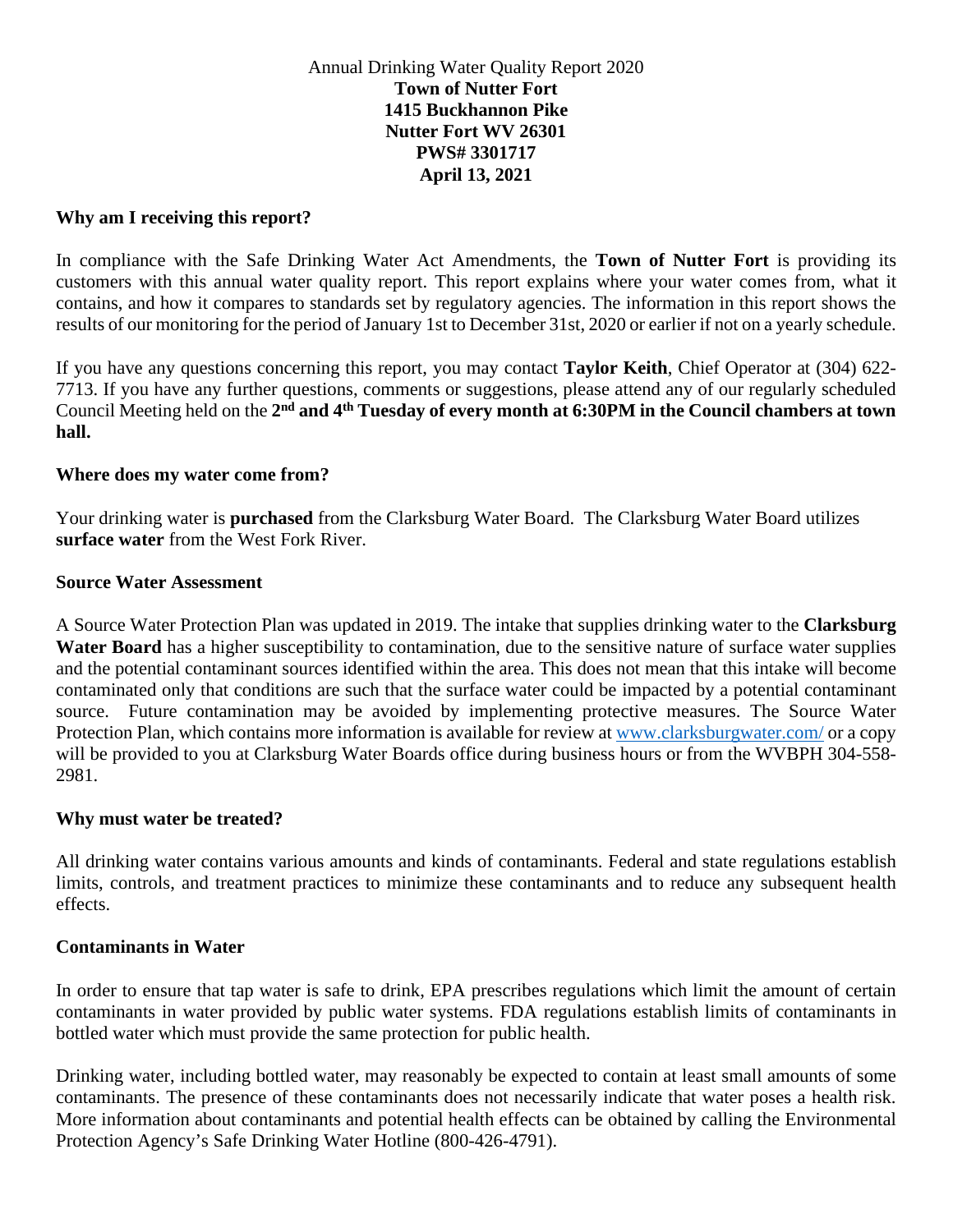The source of drinking water (both tap and bottled water) includes rivers, lakes, streams, ponds, reservoirs, springs, and wells. As water travels over the surface of land or through the ground, it dissolves naturally-occurring minerals, and, in some cases radioactive material, and can pick up substances resulting from the presence of animals or from human activity.

Contaminants that may be present in source water include:

**Microbial contaminants**, such as viruses and bacteria, which may come from sewage treatment plants, septic systems, agricultural livestock operations and wildlife.

**Inorganic contaminants**, such as salts and metals, which can be naturally-occurring, or result from urban storm water runoff, industrial or domestic wastewater discharges, oil and gas production, mining, farming.

**Pesticides and herbicides**, which may come from a variety of sources such as agriculture, urban storm water runoff, and residential uses.

**Organic chemical contaminants**, including synthetic and volatile organic chemicals, which are by-products of industrial processes and petroleum production, and can also come from gas stations, urban storm water runoff, and septic systems.

**Radioactive contaminants**, which can be naturally-occurring or the result of oil and gas production and mining activities.

Some people may be more vulnerable to contaminants in drinking water than the general population. Immunocompromised persons such as persons with cancer undergoing chemotherapy, persons who have undergone organ transplants, people with HIV/AIDS or other immune disorders, some elderly, and infants can be particularly at risk from infections. These people should seek advice about drinking water from their health care providers. EPA/CDC guidelines on appropriate means to lessen the risk of infection by Cryptosporidium and other microbial contaminants are available from the Safe Drinking Water Hotline (800-426-4791).

# **Water Quality Data Table**

Definitions of terms and abbreviations used in the table or report:

- **AL Action Level**, or the concentration of a contaminant which, when exceeded, triggers treatment or other requirements which a water system must follow.
- **LRAA -** Locational Running Annual Average is an average of sample analytical results for samples taken at a particular monitoring location during the previous four calendar quarters.
- **MCL - Maximum Contaminant Level**, or the highest level of a contaminant that is allowed in drinking water. MCLs are set as close to the MCLGs as feasible using the best available treatment technique.
- **MCLG - Maximum Contaminant Level Goal**, or the level of a contaminant in drinking water below which there is no known or expected risk to health. MCLGs allow for a margin of safety.
- **MRDL - Maximum Residual Disinfectant Level,** or the highest level of disinfectant allowed in drinking water. There is convincing evidence that addition of disinfectant is necessary to control microbial contaminants.
- **MRDLG - Maximum Residual Disinfectant Level Goal**, or the level of drinking water disinfectant below which there is no known or expected risk to health. MRDLGs do not reflect benefits of use of disinfectants to control microbial contaminants.
- **N/A** not applicable
- **ND** Not Detectable, no contaminants were detected in the sample(s) taken.
- **NE**  not established
- **NTU** Nephelometric Turbidity Unit, used to measure cloudiness in water
- **ppb** parts per billion or micrograms per liter **(µg/l)**
- **pCi/L** picocuries per liter (a measure of radioactivity)
- **ppm**  parts per million or milligrams per liter **(mg/l)**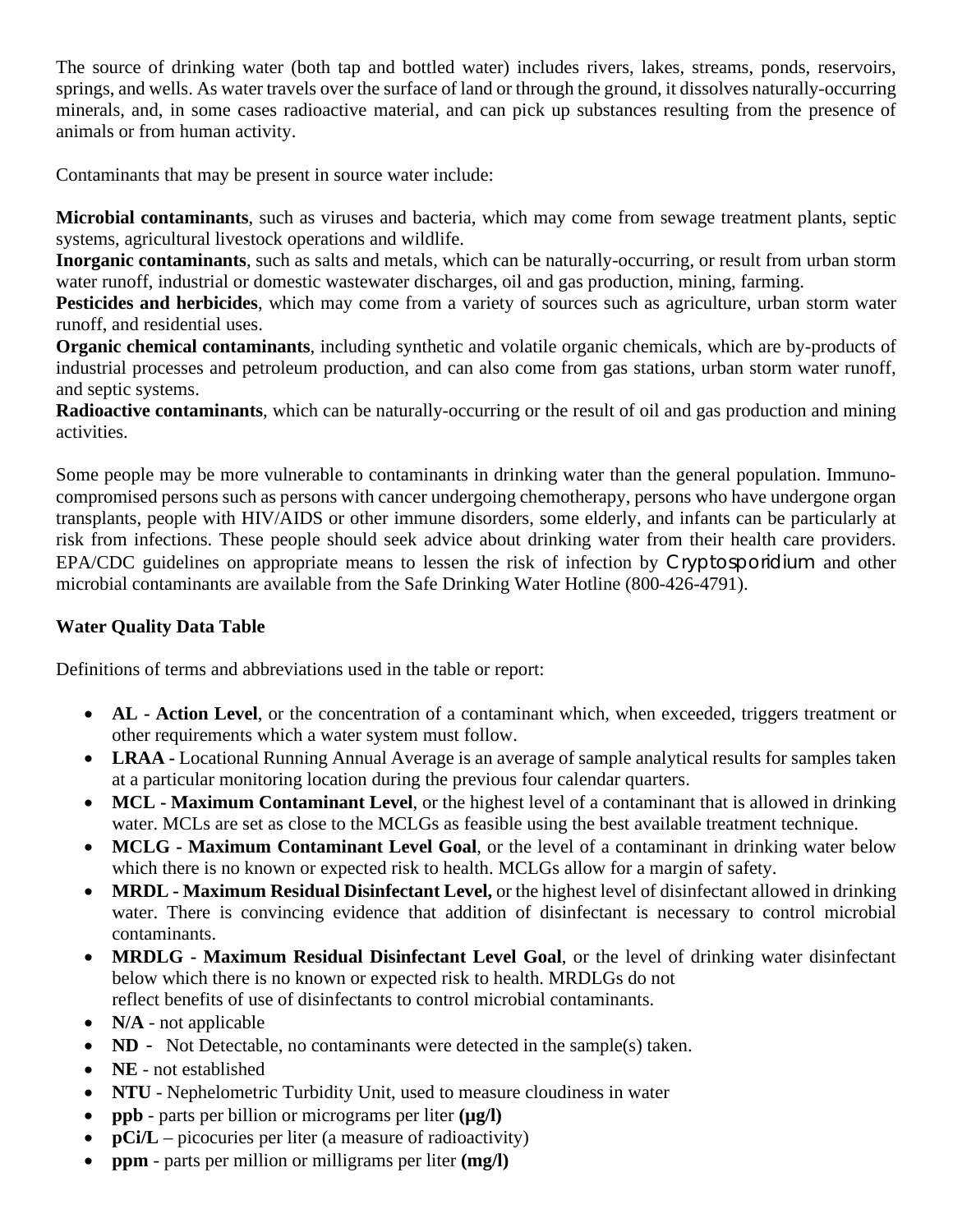The **Town of Nutter Fort** and the **Clarksburg Water Board** routinely monitors for contaminants in your drinking water according to federal and state laws. The tables below show the results of our monitoring for contaminants.

| <b>Contaminant</b>                     | <b>Violation</b><br>Y/N | Level<br><b>Detected</b>                        | Unit of<br><b>Measure</b> | <b>MCLG</b>       | <b>MCL</b>                    | <b>Likely Source of</b><br><b>Contamination</b>                          |
|----------------------------------------|-------------------------|-------------------------------------------------|---------------------------|-------------------|-------------------------------|--------------------------------------------------------------------------|
| Microbiological<br><b>Contaminants</b> |                         |                                                 |                           |                   |                               |                                                                          |
| Chlorine<br>(Disinfectant)             | $\mathbf N$             | Annual<br>avg.<br>0.89<br>Range<br>$0.7 - 1.36$ | ppm                       | 4<br><b>MRDLG</b> | $\overline{4}$<br><b>MRDL</b> | Water additive used to control microbes                                  |
| Inorganic<br><b>Contaminants</b>       |                         |                                                 |                           |                   |                               |                                                                          |
| *Copper                                | N                       | 0.052                                           | ppm                       | 1.3               | $AL=1.3$                      | Corrosion of household plumbing<br>systems; erosion of natural deposits. |
| *Lead                                  | N                       | 1.02                                            | ppb                       | $\Omega$          | $AL-15$                       | Corrosion of household plumbing<br>systems; erosion of natural deposits  |

**Table of Test Results - Regulated Contaminants** *–* **Town of Nutter Fort**

\* Copper and lead samples were collected from 20 area residences on April 5th and November 10, 2020. Only the 90th percentile is reported. None of the samples collected exceeded the MCL.

| <b>Disinfection Byproducts</b>                                   | <b>Violation</b><br>Y/N | <b>Highest</b><br><b>LRAA</b> | Range<br>(low/high) | Unit of<br>measure | <b>MCLG</b> | <b>MCL</b> | Likely source of<br><b>Contamination</b>     |
|------------------------------------------------------------------|-------------------------|-------------------------------|---------------------|--------------------|-------------|------------|----------------------------------------------|
| Haloacetic acids (HAA5)<br>1415 Buckhannon Pike                  | N                       | 32.9                          | 9.1 / 19.5          | ppb                | NA          | 60         | By-product of drinking<br>water disinfection |
| <i>*Total trihalomethanes</i><br>(TTHMs)<br>1415 Buckhannon Pike | N                       | 46.3                          | 18.9 / 82.4         | ppb                | NA          | 80         | By-product of drinking<br>water chlorination |

\*Some people who drink water containing trihalomethanes in excess of the MCL over many years may experience problems with their liver, kidneys, or nervous system, and may have an increased risk of cancer.

Some or all of our drinking water is supplied from another water system. The table below lists some of the drinking water contaminants which were detected in 2020. The entire list can be found at [www.clarksburgwater.com/](http://www.clarksburgwater.com/)

# **Table of Test Results - Regulated Contaminants** *–* **Clarksburg Water Board**

| Contaminant                            | <b>Violation</b><br>Y/N | Level<br><b>Detected</b>               | Unit of<br><b>Measure</b> | <b>MCLG</b>  | <b>MCL</b> | <b>Likely Source of</b><br>Contamination |
|----------------------------------------|-------------------------|----------------------------------------|---------------------------|--------------|------------|------------------------------------------|
| Microbiological<br><b>Contaminants</b> |                         |                                        |                           |              |            |                                          |
| Turbidity                              | ${\bf N}$               | Annual<br>Average<br>0.05              | <b>NTU</b>                | $\mathbf{0}$ | <b>TT</b>  | Soil runoff                              |
|                                        |                         | Range<br>$0.01 - 0.15$                 |                           |              |            |                                          |
|                                        |                         | 100% of<br>monthly<br>samples<br>< 0.3 |                           |              |            |                                          |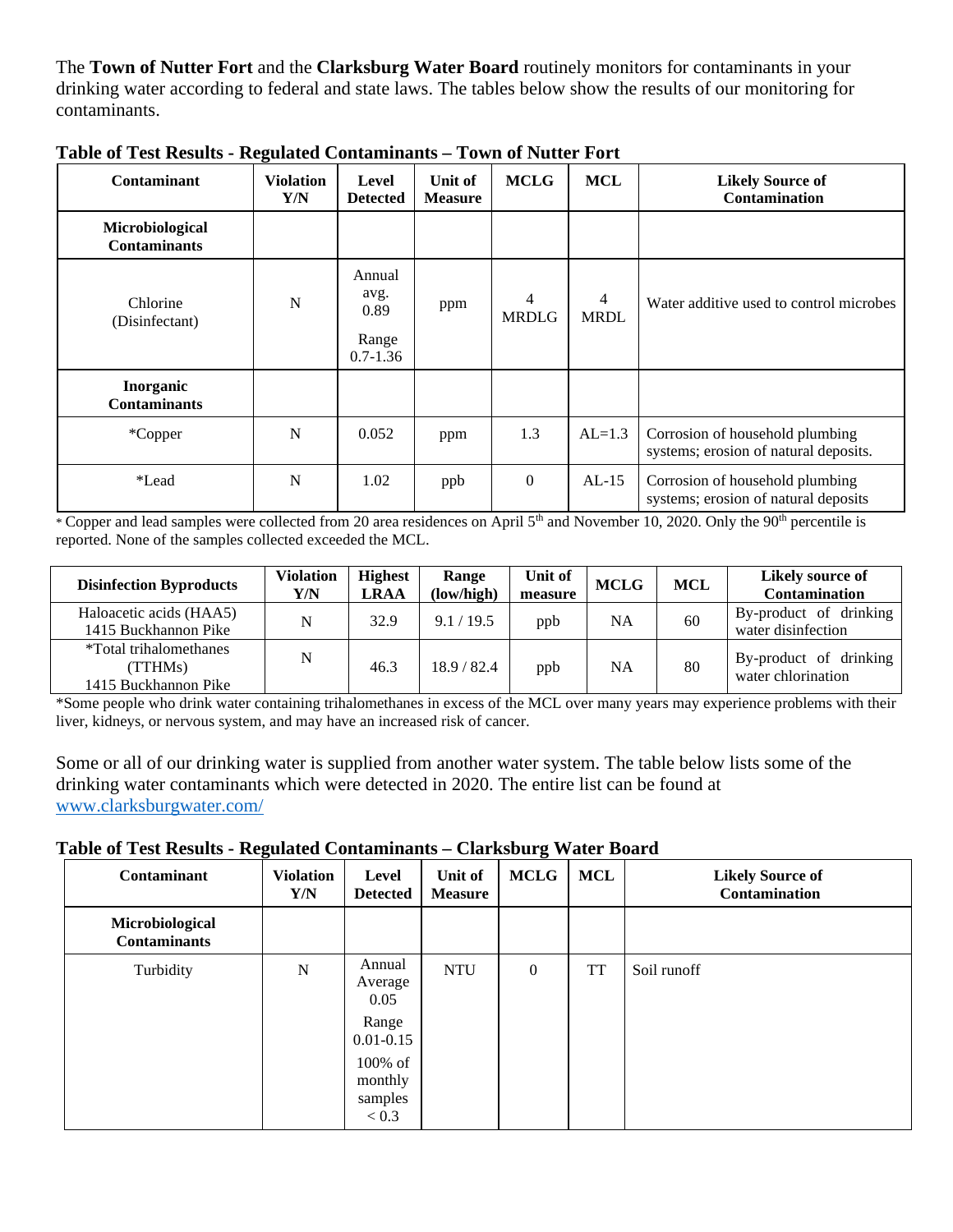| Total organic carbon             | N           | Annual<br>Average<br>2.8<br>Range<br>$1.8 - 4.6$<br>19.8%<br>removal | ppm | $\Omega$     | <b>TT</b>           | Naturally present in the environment                                                                                           |
|----------------------------------|-------------|----------------------------------------------------------------------|-----|--------------|---------------------|--------------------------------------------------------------------------------------------------------------------------------|
| Inorganic<br><b>Contaminants</b> |             |                                                                      |     |              |                     |                                                                                                                                |
| Barium                           | $\mathbf N$ | 0.0345                                                               | ppm | $\mathbf{0}$ | 2                   | Discharge from drilling wastes, discharge<br>from metal refineries, erosion of natural<br>deposits.                            |
| *Copper                          | N           | 0.158                                                                | ppm | 1.3          | $AL=1$<br>$\cdot$ 3 | Corrosion of household plumbing systems;<br>erosion of natural deposits.                                                       |
| Fluoride                         | $\mathbf N$ | Annual<br>Average<br>0.70<br>Range<br>$0.51 - 0.84$                  | ppm | 4            | $\overline{4}$      | Erosion of natural deposits; water additive<br>that promotes strong teeth; discharge from<br>fertilizer and aluminum factories |
| *Lead                            | N           | 5.3                                                                  | ppb | $\Omega$     | $AL-$<br>15         | Corrosion of household plumbing systems;<br>erosion of natural deposits                                                        |

 $*$  Copper and lead samples were collected from 30 area residences on June 25, 2019. Only the 90<sup>th</sup> percentile is reported. None of the samples collected exceeded the MCL.

# **Table of Test Results - Unregulated Contaminant**s

| Contaminant | <b>Violation</b><br>Y/N | Level<br>Detected | Unit of<br><b>Measure</b> | <b>MCLG</b> | MCL | <b>Likely Source of</b><br><b>Contamination</b> |
|-------------|-------------------------|-------------------|---------------------------|-------------|-----|-------------------------------------------------|
| *Sodium     |                         | 9.31              | ppm                       |             | 20  | Erosion of natural deposits                     |

\*Sodium is an unregulated contaminant. Anyone having a concern over sodium should contact their primary health provider.

### **WE ARE PLEASED TO REPORT THAT THE TOWN OF NUTTER FORT MET ALL FEDERAL AND STATE WATER STANDARDS FOR THE REPORTING YEAR 2020.**

### **Additional Information**

All other water test results for the reporting year 2020 were all non-detects.

Turbidity is a measure of the cloudiness in water. We monitor it because it is a good indicator of the effectiveness of our filters.

If present, elevated levels of lead can cause serious health problems, especially for pregnant women and young children. Lead in drinking water is primarily from materials and components associated with service lines and home plumbing. **The Town of Nutter Fort** and **Clarksburg Water Board** is responsible for providing high quality drinking water, but cannot control the variety of materials used in plumbing components. When your water has been sitting for several hours, you can minimize the potential for lead exposure by flushing your tap for 30 seconds to 2 minutes before using water for drinking or cooking. If you are concerned about lead in your drinking water, you may wish to have your water tested. Information on lead in drinking water, testing methods and steps you can take to minimize exposure is available from the Safe Drinking Water Hotline at 1-800-426- 4791 or at [http://www.epa.gov/safewater/lead.](http://www.epa.gov/safewater/lead)